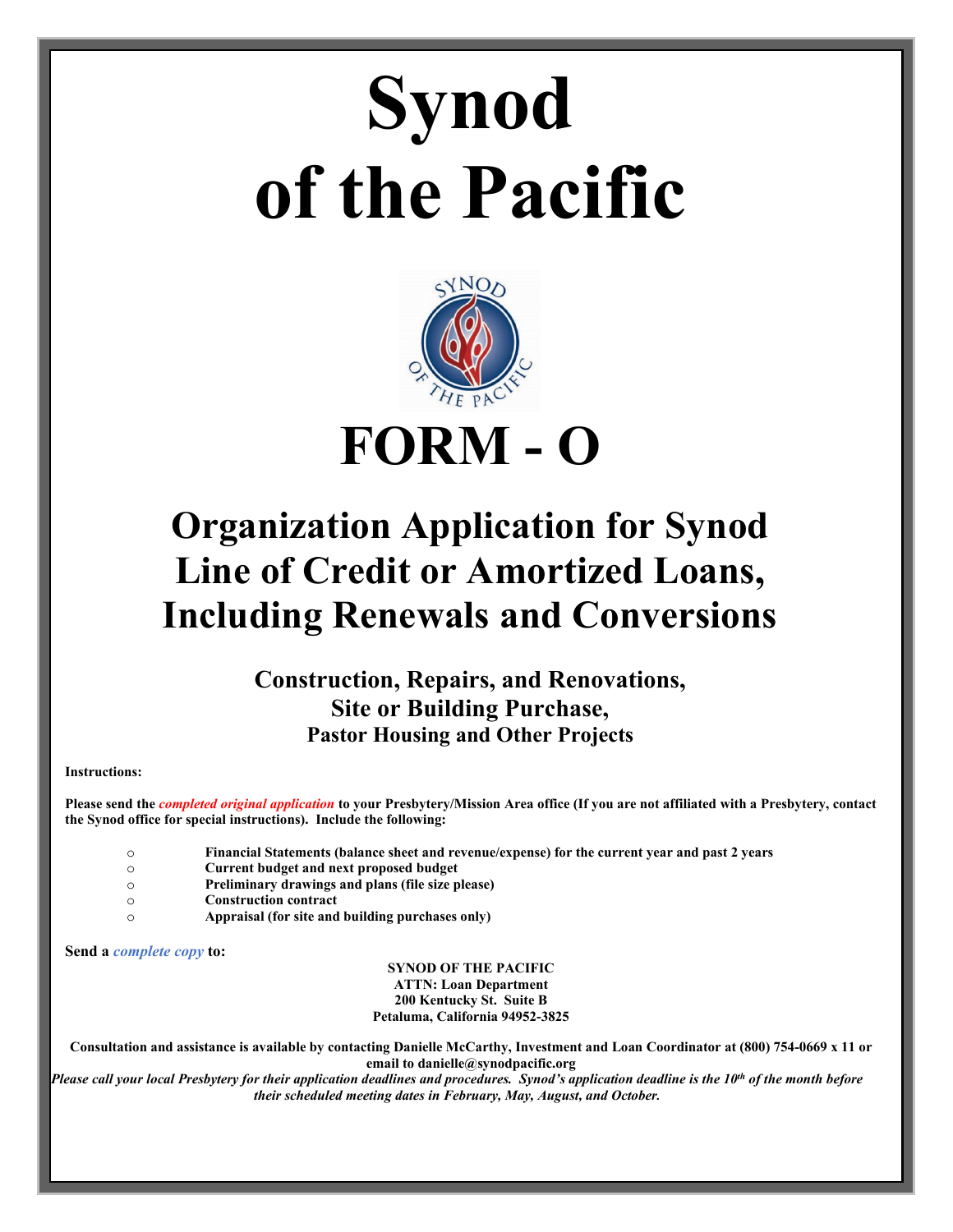#### **SYNOD OF THE PACIFIC**

# **FORM - O**

## **ORGANIZATION APPLICATION FOR SYNOD LOAN**

**New Line of Credit New Amortized Loan Renew Line of Credit Convert Line to Amortized Loan Renew Amortized Loan** 

## **Section A: General Information**

| (Authorized Draw List can be revised at any time by Corporate Officer on Organization Letterhead) |
|---------------------------------------------------------------------------------------------------|

# **Section B: Information about your Community**

**\_\_\_\_\_\_\_\_\_\_\_\_\_\_\_\_\_\_\_\_\_\_\_\_\_\_\_\_\_\_\_\_\_\_\_\_\_\_\_\_\_\_\_\_\_\_\_\_\_\_\_\_\_\_\_\_\_\_\_\_\_\_\_\_\_\_\_\_\_\_\_\_\_\_\_\_\_\_\_\_\_\_\_\_\_\_\_\_\_\_\_\_\_\_\_\_\_\_\_\_\_\_\_\_\_**

**\_\_\_\_\_\_\_\_\_\_\_\_\_\_\_\_\_\_\_\_\_\_\_\_\_\_\_\_\_\_\_\_\_\_\_\_\_\_\_\_\_\_\_\_\_\_\_\_\_\_\_\_\_\_\_\_\_\_\_\_\_\_\_\_\_\_\_\_\_\_\_\_\_\_\_\_\_\_\_\_\_\_\_\_\_\_\_\_\_\_\_\_\_\_\_\_\_\_\_\_\_\_\_\_\_**

**\_\_\_\_\_\_\_\_\_\_\_\_\_\_\_\_\_\_\_\_\_\_\_\_\_\_\_\_\_\_\_\_\_\_\_\_\_\_\_\_\_\_\_\_\_\_\_\_\_\_\_\_\_\_\_\_\_\_\_\_\_\_\_\_\_\_\_\_\_\_\_\_\_\_\_\_\_\_\_\_\_\_\_\_\_\_\_\_\_\_\_\_\_\_\_\_\_\_\_\_\_\_\_\_\_**

**\_\_\_\_\_\_\_\_\_\_\_\_\_\_\_\_\_\_\_\_\_\_\_\_\_\_\_\_\_\_\_\_\_\_\_\_\_\_\_\_\_\_\_\_\_\_\_\_\_\_\_\_\_\_\_\_\_\_\_\_\_\_\_\_\_\_\_\_\_\_\_\_\_\_\_\_\_\_\_\_\_\_\_\_\_\_\_\_\_\_\_\_\_\_\_\_\_\_\_\_\_\_\_\_\_**

**Describe the community you service (city, region, group of churches, etc.), in terms of geographic location and population.**

Factors contributing to growth of your organization (cite sources):

**Economic base of your community: \_\_\_\_\_\_\_\_\_\_\_\_\_\_\_\_\_\_\_\_\_\_\_\_\_\_\_\_\_\_\_\_\_\_\_\_\_\_\_\_\_\_\_\_\_\_\_\_\_\_\_\_\_\_\_\_\_\_\_\_\_\_\_\_\_\_\_\_\_\_\_\_\_\_**

eri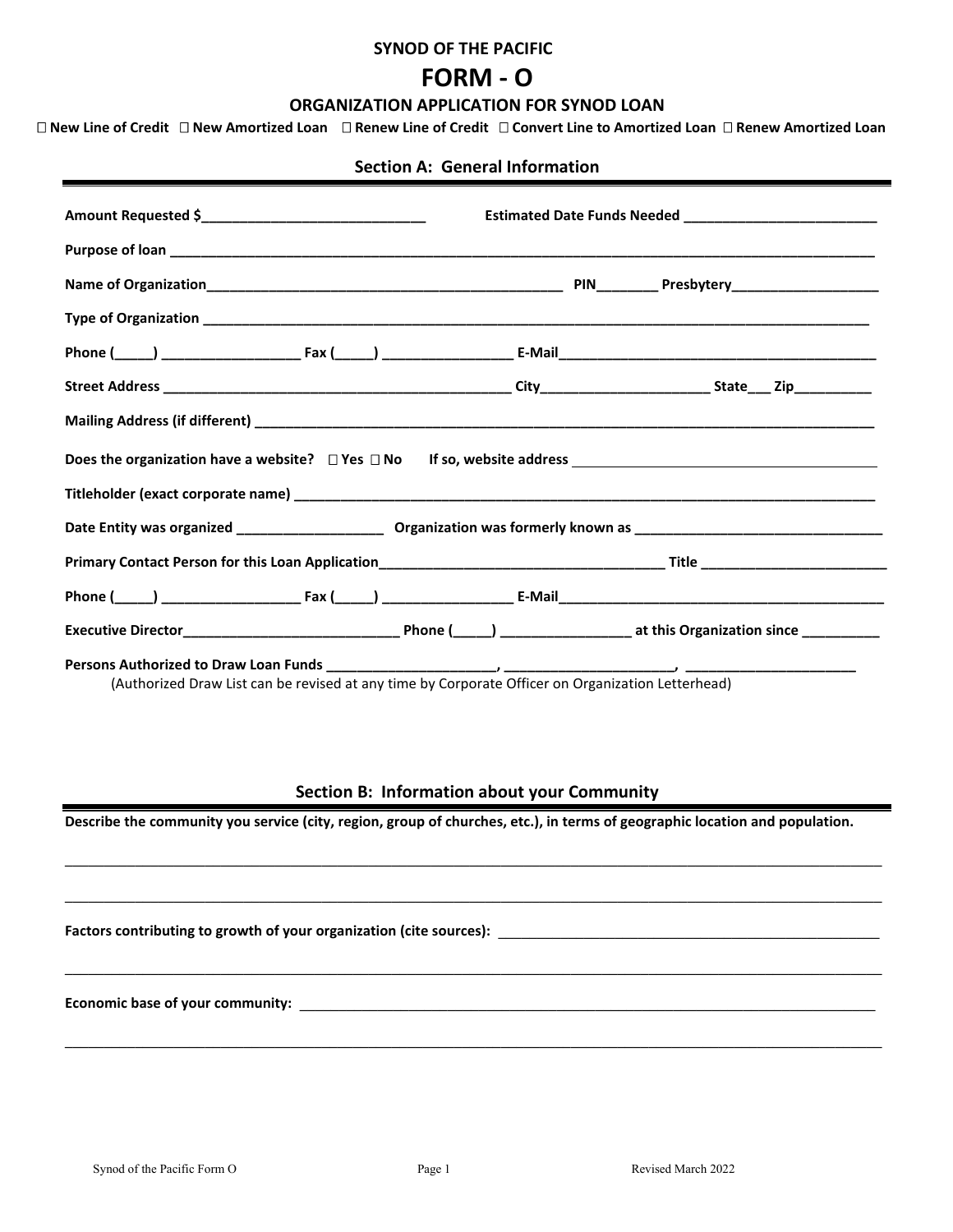| List the three closest related organizations in your demographic area and provide, on separate paper, a brief competitive |
|---------------------------------------------------------------------------------------------------------------------------|
| analysis including service differentiation:                                                                               |

| Organization | <b>Description</b> | Location |
|--------------|--------------------|----------|
|              |                    |          |
|              |                    |          |
|              |                    |          |

## **(Sections C and E do not apply, and therefore are not included)**

# **Section D: Financial Information**

# **Operating Budget: (excludes building funds and affiliated operations)**

|                                             | This Yr.<br>(Budget) | Last Yr.<br>20 | 20 | 20 | 20 |
|---------------------------------------------|----------------------|----------------|----|----|----|
| <b>Total General Operating Revenue</b>      |                      |                |    |    |    |
| <b>Total General Operating Expenses</b>     |                      |                |    |    |    |
| <b>General Operating Surplus or Deficit</b> |                      |                |    |    |    |

| <b>Building Fund Campaign:</b>                                                                                                             |                                                         |                   |  |  |
|--------------------------------------------------------------------------------------------------------------------------------------------|---------------------------------------------------------|-------------------|--|--|
| Total amount pledged \$                                                                                                                    | Campaign pledge period from ______________ to _________ | (dates)           |  |  |
| <b>Number of Families Pledging</b>                                                                                                         |                                                         |                   |  |  |
| The campaign directed by the Church Financial Campaign Service of PC (USA)? $\Box$ Yes $\Box$ No If no, provide a copy of the<br>contract. |                                                         |                   |  |  |
| Are future Campaigns planned? $\Box$ Yes $\Box$ No If yes: from ________ to                                                                |                                                         | from<br>to<br>and |  |  |

| <b>Borrowing:</b>                                                              |            |                       |                                 |                         |         |                  |
|--------------------------------------------------------------------------------|------------|-----------------------|---------------------------------|-------------------------|---------|------------------|
| <b>Existing Loans</b><br>(include all debt to banks, private<br>parties, etc.) | Collateral | <b>Note</b><br>Amount | <b>Unpaid</b><br><b>Balance</b> | <b>Maturity</b><br>Date | Payment | Interest<br>Rate |
|                                                                                |            |                       |                                 |                         |         |                  |
|                                                                                |            |                       |                                 |                         |         |                  |
|                                                                                |            |                       |                                 |                         |         |                  |
| <b>Projected New Loans</b>                                                     |            |                       |                                 |                         |         |                  |
| Synod Loan                                                                     |            |                       | N/A                             |                         |         |                  |
|                                                                                |            |                       | N/A                             |                         |         |                  |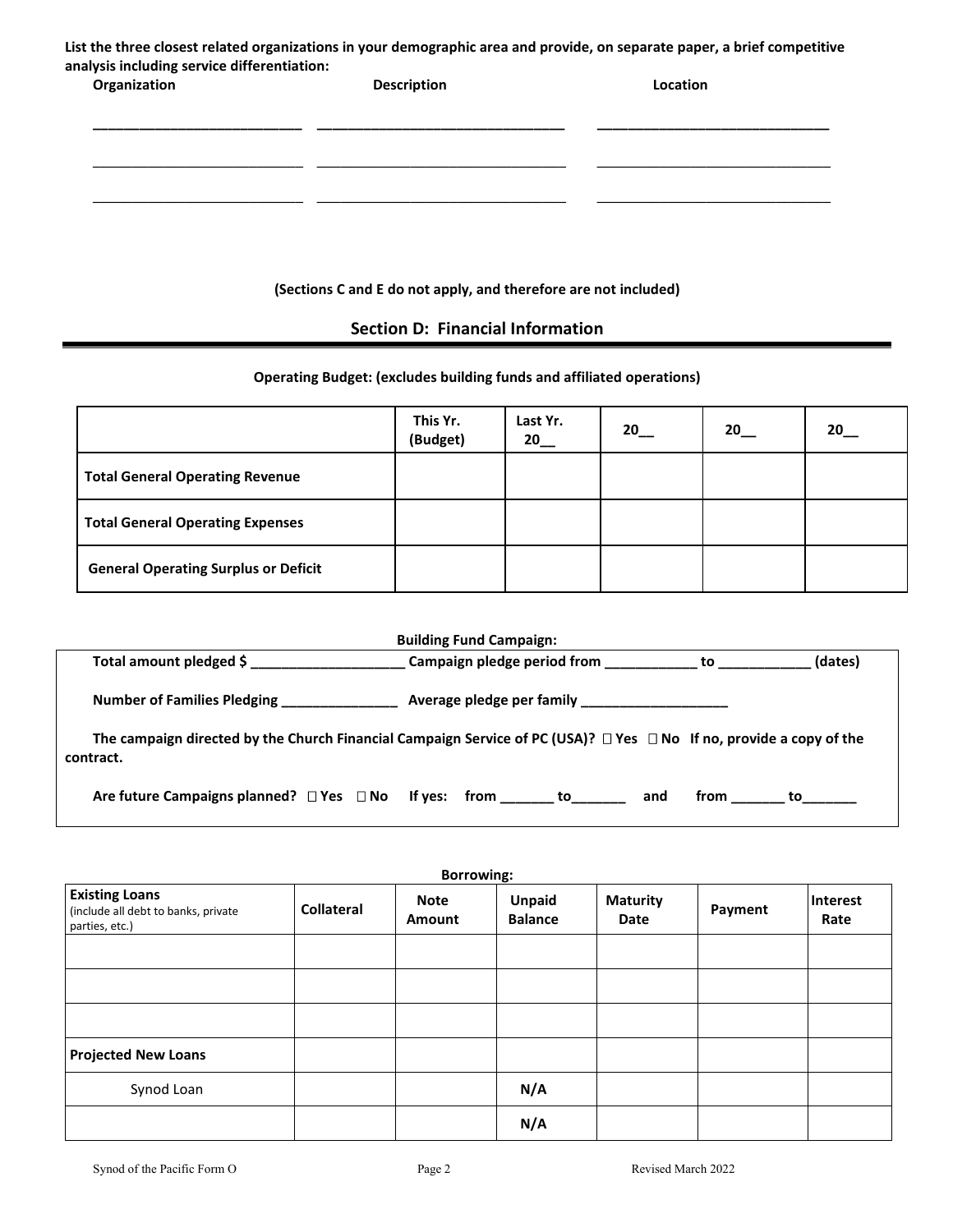|--|

**Please explain any differences between the above financial summary and the financial statements provided: \_\_\_\_\_\_\_\_\_\_\_\_\_\_\_**

# **Section F: Mission Strategy Statement**

**On a separate paper, describe the organization's Mission Design or Mission Strategy for the next twelve months, including specific goals and objectives. Describe how the proposed project will facilitate the implementation of these goals and objectives.**

**Section G: Project Financial Plan**

|  | <b>COLLATERAL (to secure loan)</b> |
|--|------------------------------------|
|--|------------------------------------|

**Building Value \$** Land Value \$ **Land Value \$ Total Value \$** 

Synod of the Pacific Form O Page 3 Revised March 2022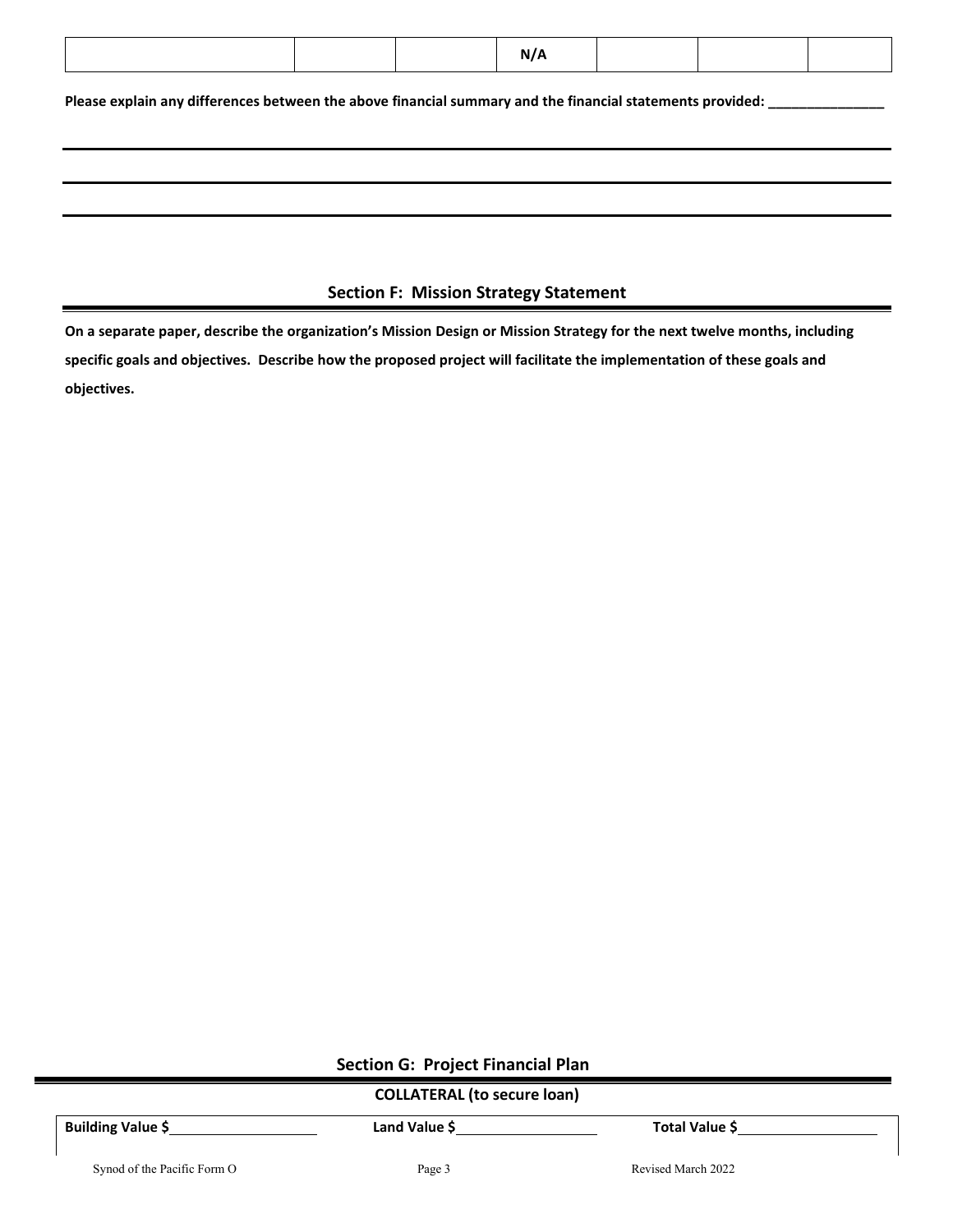| Address of Property being used to secure the loan if not Organization entitled and the material control of the |                                            |                                                                                                                                                                                                                                                                                               |
|----------------------------------------------------------------------------------------------------------------|--------------------------------------------|-----------------------------------------------------------------------------------------------------------------------------------------------------------------------------------------------------------------------------------------------------------------------------------------------|
| Other Collateral, (i.e. investments, endowment fund, etc.) _____________________                               |                                            | Value $\frac{1}{2}$ and $\frac{1}{2}$ and $\frac{1}{2}$ and $\frac{1}{2}$ and $\frac{1}{2}$ and $\frac{1}{2}$ and $\frac{1}{2}$ and $\frac{1}{2}$ and $\frac{1}{2}$ and $\frac{1}{2}$ and $\frac{1}{2}$ and $\frac{1}{2}$ and $\frac{1}{2}$ and $\frac{1}{2}$ and $\frac{1}{2}$ and $\frac{1$ |
|                                                                                                                | <b>COSTS (Complete applicable section)</b> |                                                                                                                                                                                                                                                                                               |
| A. Pre-existing Building or Site Purchase                                                                      | <b>Purchase Price</b>                      | $\mathsf{S}$                                                                                                                                                                                                                                                                                  |
| Appraised Value \$ ______________________                                                                      | Renovation or other costs                  | $\mathsf{s}$ _________                                                                                                                                                                                                                                                                        |
| <b>Appraised By</b>                                                                                            | <b>Total Project Cost</b>                  |                                                                                                                                                                                                                                                                                               |
| <b>B. New Construction or Addition</b>                                                                         |                                            |                                                                                                                                                                                                                                                                                               |
|                                                                                                                |                                            |                                                                                                                                                                                                                                                                                               |
| 1. Construction Contract (check one: □ estimated □ firm)                                                       |                                            | $\sim$                                                                                                                                                                                                                                                                                        |
| 2. Contractor's Payment and Performance Bond                                                                   |                                            | $\sim$                                                                                                                                                                                                                                                                                        |
| 3. Architect Contract (check: $\Box$ maximum cost contract $\Box$ revision clause)                             |                                            | $\mathsf{s}$                                                                                                                                                                                                                                                                                  |
| 4. Furnishings, parking, insurance, professional fees (10% of contract is suggested)                           |                                            | $\sim$                                                                                                                                                                                                                                                                                        |
| 5. Contingencies (bid overage and unscheduled costs. 15% is suggested)                                         |                                            | $\mathsf{s}$ and $\mathsf{r}$                                                                                                                                                                                                                                                                 |
| 6. Inflation factor (minimum 1% per month from now until construction completion)                              |                                            |                                                                                                                                                                                                                                                                                               |
|                                                                                                                | <b>Total Project Cost</b>                  |                                                                                                                                                                                                                                                                                               |
| C. Remodeling / Renovation / Rehabilitation                                                                    |                                            |                                                                                                                                                                                                                                                                                               |
| 1. Construction Contract (check one: $\Box$ estimated $\Box$ firm)                                             |                                            |                                                                                                                                                                                                                                                                                               |
| 2. Contractor's Payment and Performance Bond                                                                   |                                            |                                                                                                                                                                                                                                                                                               |
| 2. Architect Contract (check: $\Box$ maximum cost contract $\Box$ revision clause)                             |                                            | $\frac{1}{2}$                                                                                                                                                                                                                                                                                 |
| 3. Furnishings, parking, insurance, professional fees (if any)                                                 |                                            |                                                                                                                                                                                                                                                                                               |
| 4. Contingencies (bid overage and unscheduled costs. 20% is suggested)                                         |                                            | $\mathsf{s}$ $\qquad \qquad$                                                                                                                                                                                                                                                                  |
| 5. Inflation factor (minimum 1% per month from now until construction completion)                              |                                            | <u> 1990 - Johann Barnett, f</u>                                                                                                                                                                                                                                                              |
|                                                                                                                | <b>Total Project Cost</b>                  |                                                                                                                                                                                                                                                                                               |
| D. Other Project or Use for loan proceeds                                                                      | <b>Total Cost</b>                          | Ś.                                                                                                                                                                                                                                                                                            |
|                                                                                                                |                                            |                                                                                                                                                                                                                                                                                               |

|    |                                                 | <b>RESOURCES</b>                                                           |                    |  |
|----|-------------------------------------------------|----------------------------------------------------------------------------|--------------------|--|
| Е. | 1. Cash on Hand from building campaign pledges  |                                                                            |                    |  |
|    |                                                 | 2. Additional Income expected from building campaign before project begins |                    |  |
|    | 3. Un-borrowed Cash from other sources (source: |                                                                            |                    |  |
|    | Synod of the Pacific Form O                     | Page 4                                                                     | Revised March 2022 |  |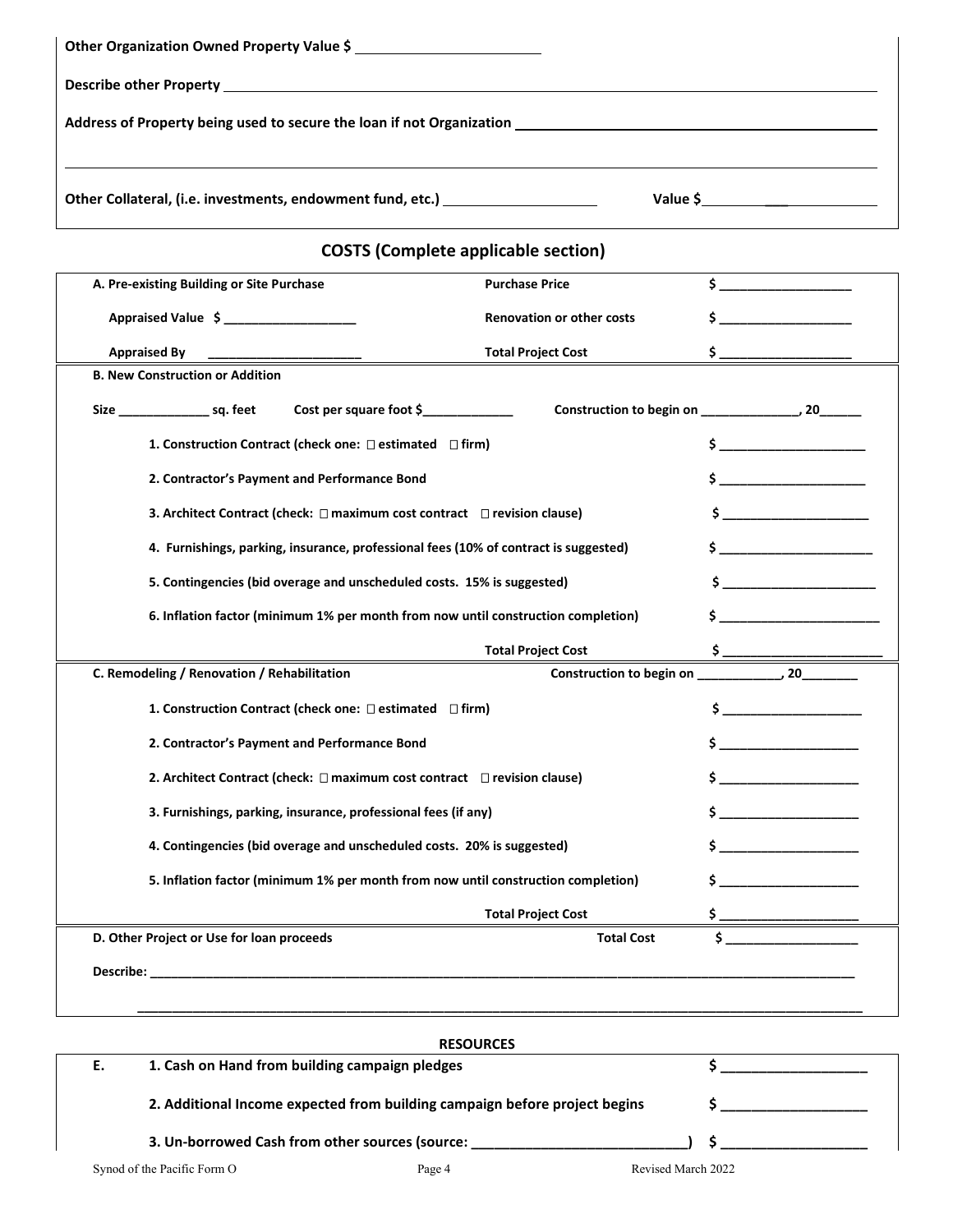| 4. Additional Income expected from other sources before project begins |                                                                                                                                                                                                                                                                                                  |
|------------------------------------------------------------------------|--------------------------------------------------------------------------------------------------------------------------------------------------------------------------------------------------------------------------------------------------------------------------------------------------|
| 5. Cash already expended on project                                    |                                                                                                                                                                                                                                                                                                  |
|                                                                        | $\mathsf{S}$ and $\mathsf{S}$ and $\mathsf{S}$ are $\mathsf{S}$ and $\mathsf{S}$ and $\mathsf{S}$ are $\mathsf{S}$ and $\mathsf{S}$ are $\mathsf{S}$ and $\mathsf{S}$ are $\mathsf{S}$ and $\mathsf{S}$ are $\mathsf{S}$ and $\mathsf{S}$ are $\mathsf{S}$ and $\mathsf{S}$ are $\mathsf{S}$ and |
| 7. Synod Loan (this application)                                       |                                                                                                                                                                                                                                                                                                  |
| (must equal Project Grand Total above)<br><b>Resource Grand Total</b>  |                                                                                                                                                                                                                                                                                                  |

# **Section H: Standard Terms and Conditions**

#### **All Loans**

- \_\_\_\_ 1. Applicant shall have raised, in un-borrowed cash, at least 10% of the project cost before commencing or executing contracts.
- 2. Applicant shall have conducted a special funding campaign and received pledges over and above the regular pledges to the program of the church to provide for the repayment of the loan, or shall have made other specific provisions acceptable to Presbytery and Synod for loan repayment.
- \_\_\_\_ 3. Loan proceeds shall be used only for the purposes for which they were appropriated.
- \_\_\_\_ 4. The applicant shall incur no financial obligations which are not scheduled as part of the approved Financial Plan without prior consent from the Presbytery and the Synod.
- \_\_\_\_ 5. Terms and outstanding balances of all loans shall be acknowledged by being printed in the minutes of each annual meeting of the organization until fully repaid.
- \_\_\_\_ 6. All borrowers with loan balances over \$500,000 will be required to provide annual financial statements to the Synod within 90 days of their financial year-end. Annual or monthly financial information may also be required of other accounts as deemed necessary by the Synod.
- \_\_\_\_ 7. Synod reserves the right to suspend credit if applicant's payments are not within the term, or if Synod deems there is any other substantial breach of loan covenants.
- \_\_\_\_ 8. The Synod reserves the right to revise the interest rate if Synod has a change in banking relationships and/or any significant change in its cost of borrowing.
- \_\_\_\_ 9. Extension or conversion to a mortgage loan is not automatic. A new Initiation Fee will be charged on any extension or conversion.
- \_\_\_\_ 10. The interest rate will increase by 1% at the maturity date and every anniversary thereafter if the loan has not been extended or converted.
- 11. There is an Initiation Fee of ½% of the loan amount approved. The loan will be canceled if the Initiation Fee is not paid within 60 days of approval. Initiation Fees are non-refundable.
- 12. The loan will be canceled if not drawn within one year of the approval date.
- 13. Line of Credit and Amortized Loans over \$25,000 will be secured by the First Deed of Trust on real property. All loans requiring a Deed of Trust will also require standard ALTA Title Insurance.
	- \_\_\_\_ 14. All loans shall become immediately due and payable when an organization sells any portion of real property on which a Synod loan has been made and or at such time as the borrower is no longer under the jurisdiction of the Presbyterian Church (U.S.A).

#### **Construction Loans Only**

- \_\_\_\_ 1. The construction contract will be signed only after receiving a commitment letter from the Synod advising of loan approval.
- 2. Building fund pledge receipts shall be held in a separate bank account and shall be applied directly to actual project costs or reduction of the project's loan.
- \_\_\_\_ 3. The owner governing body shall require proof of construction bid and performance bonds, builder's risk and vandalism insurance during the project's construction, and shall carry fire, extended coverage, and liability insurance on the full amount of the contract, and shall require documentary assurances after the project to indemnify the owner against mechanics' liens.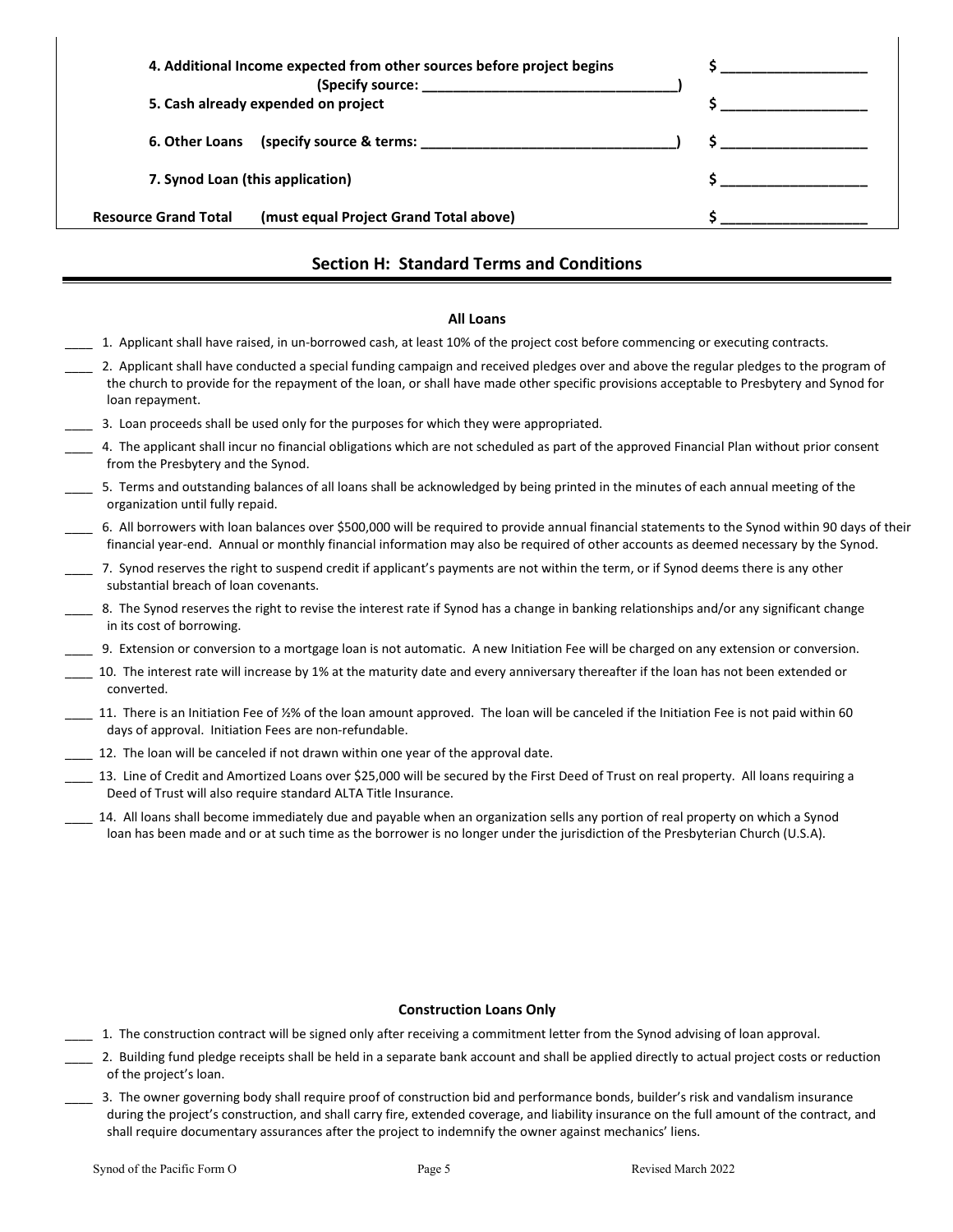- \_\_\_\_ 4. All contractors shall provide proof of liability insurance to protect the owner against construction errors and omissions, including a guarantee period of one year from the date of acceptance by the owner. All contracts shall be bonded.
- \_\_\_\_ 5. The applicant shall provide to the Synod proof of Course of Construction insurance.
- \_\_\_\_ 6. The applicant shall engage the services of companies, contractors and other professionals who are equal opportunity employers
- \_\_\_\_ 7. Building design shall accommodate the needs of persons with disabilities and comply with the Americans with Disabilities Act.
- 8. Building design shall incorporate measures to make the building energy efficient.
- \_\_\_\_ 9. All construction and renovation shall comply with all local building codes and zoning regulations.

#### **Site Loans Only**

- 1. Soil tests must be done before any site is purchased to assure that the selected site is suitable for building.
- \_\_\_\_ 2. An environmental audit shall be conducted on any previously developed sites.

**Initial next to each condition to signify you agree to the term. If any of the above conditions cannot be met, please request a waiver of the conditions on the following page. State the reasons for your request as part of this loan application.**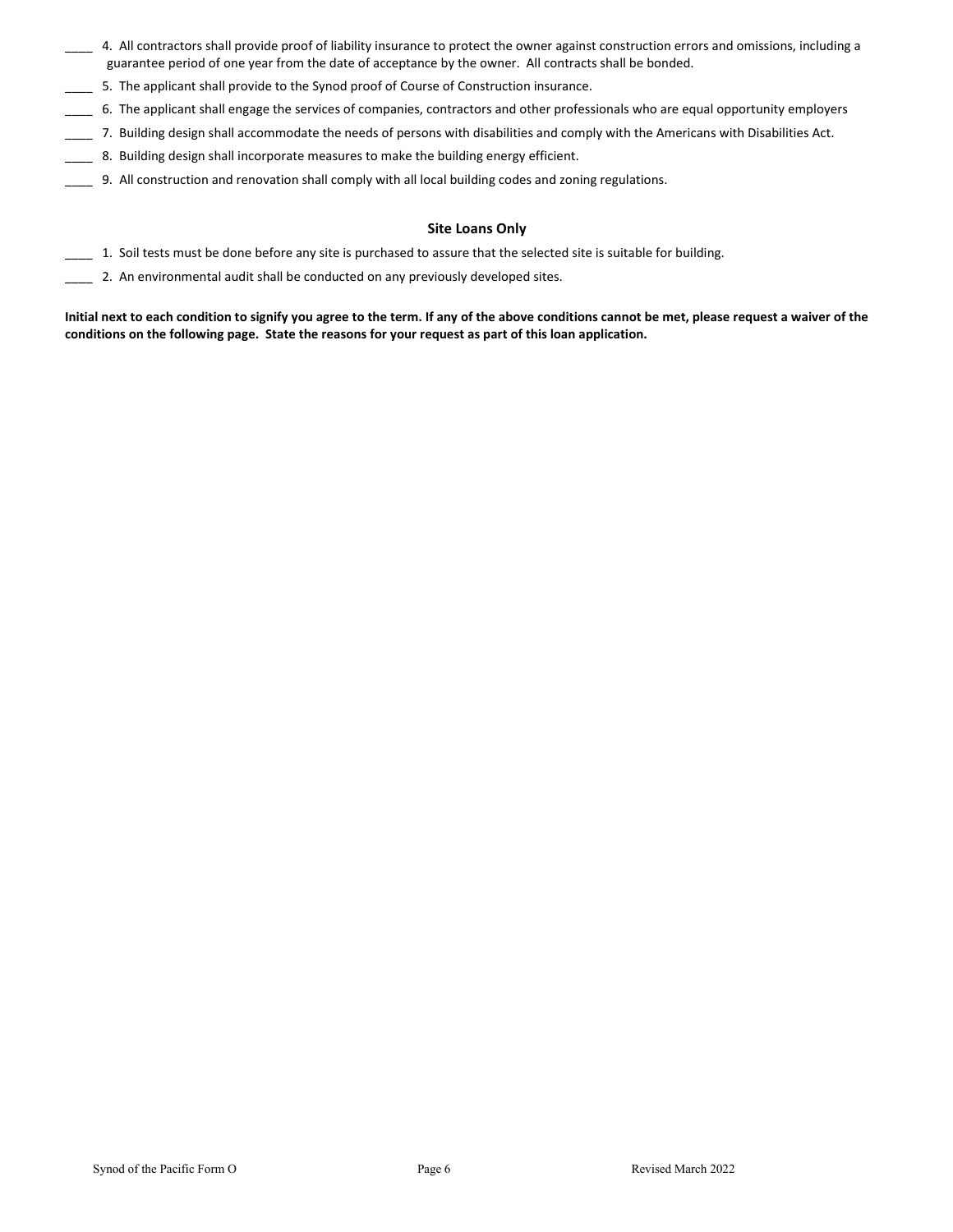# **Design, Construction, and Financial Covenant**

#### **Select and initial ONE of these statements, then sign below:**

- **1) \_\_\_\_\_\_\_\_\_\_** The applicant organization hereby agrees to abide by all terms and conditions of this loan as found on the previous page of this application. We understand that conditions 14 through 22 apply only to construction projects (including major repairs and renovations) and that conditions 23 and 24 apply only to site purchases.
- **2) \_\_\_\_\_\_\_\_\_\_** The applicant organization hereby requests a waiver of certain loan terms and conditions as found on the previous page of this application. In the space provided below, we explain any requests for waivers of terms and conditions.

**Authorized Signature Date 2018 19:30 19:30 19:30 19:30 19:30 19:30 19:30 19:30 19:30 19:30 19:30 19:30 19:30 19:30 19:30 19:30 19:30 19:30 19:30 19:30 19:30 19:30 19:30 19:30 19:30 19:30 19:30 19:30 19:30 19:30 19:30 19:3** 

## **APPLICATION for WAIVER**

**\_\_\_\_\_\_\_\_\_\_\_\_\_\_\_\_\_\_\_\_\_\_\_\_\_\_\_\_\_\_\_\_\_\_\_\_\_\_\_\_\_\_\_\_\_\_\_\_\_\_\_\_\_\_\_\_\_\_\_\_\_\_\_\_\_\_\_\_\_\_\_\_\_\_\_\_\_\_\_\_\_\_\_\_\_\_\_\_\_\_\_\_\_\_\_\_\_\_\_\_\_\_\_\_\_\_**

**\_\_\_\_\_\_\_\_\_\_\_\_\_\_\_\_\_\_\_\_\_\_\_\_\_\_\_\_\_\_\_\_\_\_\_\_\_\_\_\_\_\_\_\_\_\_\_\_\_\_\_\_\_\_\_\_\_\_\_\_\_\_\_\_\_\_\_\_\_\_\_\_\_\_\_\_\_\_\_\_\_\_\_\_\_\_\_\_\_\_\_\_\_\_\_\_\_\_\_\_\_\_\_\_\_\_**

**\_\_\_\_\_\_\_\_\_\_\_\_\_\_\_\_\_\_\_\_\_\_\_\_\_\_\_\_\_\_\_\_\_\_\_\_\_\_\_\_\_\_\_\_\_\_\_\_\_\_\_\_\_\_\_\_\_\_\_\_\_\_\_\_\_\_\_\_\_\_\_\_\_\_\_\_\_\_\_\_\_\_\_\_\_\_\_\_\_\_\_\_\_\_\_\_\_\_\_\_\_\_\_\_\_\_**

**\_\_\_\_\_\_\_\_\_\_\_\_\_\_\_\_\_\_\_\_\_\_\_\_\_\_\_\_\_\_\_\_\_\_\_\_\_\_\_\_\_\_\_\_\_\_\_\_\_\_\_\_\_\_\_\_\_\_\_\_\_\_\_\_\_\_\_\_\_\_\_\_\_\_\_\_\_\_\_\_\_\_\_\_\_\_\_\_\_\_\_\_\_\_\_\_\_\_\_\_\_\_\_\_\_\_**

**\_\_\_\_\_\_\_\_\_\_\_\_\_\_\_\_\_\_\_\_\_\_\_\_\_\_\_\_\_\_\_\_\_\_\_\_\_\_\_\_\_\_\_\_\_\_\_\_\_\_\_\_\_\_\_\_\_\_\_\_\_\_\_\_\_\_\_\_\_\_\_\_\_\_\_\_\_\_\_\_\_\_\_\_\_\_\_\_\_\_\_\_\_\_\_\_\_\_\_\_\_\_\_\_\_\_**

**\_\_\_\_\_\_\_\_\_\_\_\_\_\_\_\_\_\_\_\_\_\_\_\_\_\_\_\_\_\_\_\_\_\_\_\_\_\_\_\_\_\_\_\_\_\_\_\_\_\_\_\_\_\_\_\_\_\_\_\_\_\_\_\_\_\_\_\_\_\_\_\_\_\_\_\_\_\_\_\_\_\_\_\_\_\_\_\_\_\_\_\_\_\_\_\_\_\_\_\_\_\_\_\_\_\_**

 **\_\_\_\_\_\_\_\_\_\_\_\_\_\_\_\_\_\_\_\_\_\_\_\_\_\_\_\_\_\_\_\_\_\_\_\_\_\_\_\_\_\_\_\_\_\_\_\_\_\_\_ \_\_\_\_\_\_\_\_\_\_\_\_\_\_\_\_\_\_\_\_\_\_\_\_\_\_\_\_\_\_\_\_\_\_\_\_\_\_\_\_\_\_\_** 

**The applicant organization wishes to request a waiver of the following condition (s) with the following explanation:**